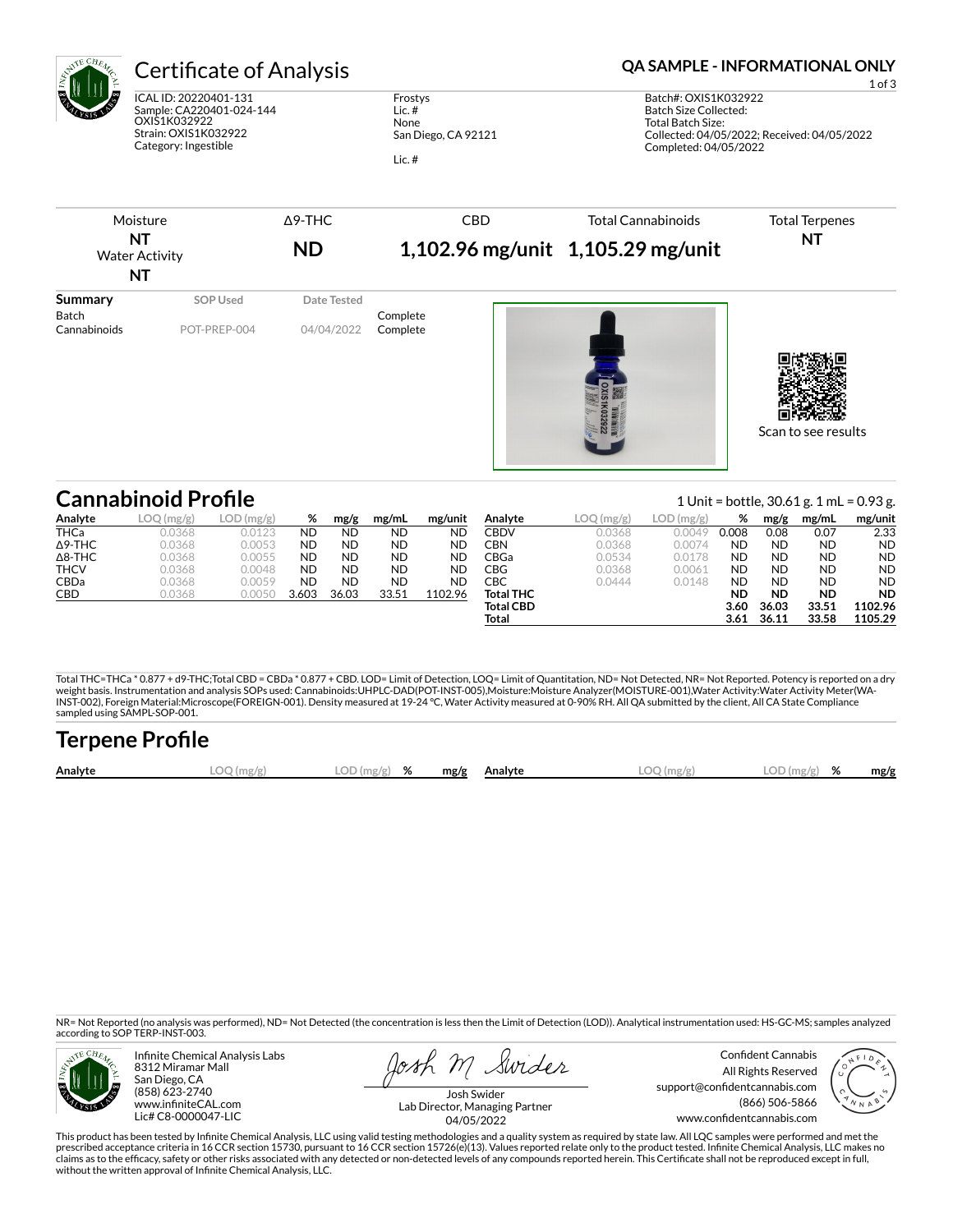| Æ | Certificate          |
|---|----------------------|
|   | ICAL ID: 20220401-13 |
|   | Sample: CA220401-02  |
|   | OXIS1K032922         |
|   | Strain: OXIS1K032922 |

 $\overline{01-131}$ 01-024-144

Frostys Lic. # None San Diego, CA 92121

Lic. #

# te of Analysis **Company of Analysis and Analysis Company QA SAMPLE - INFORMATIONAL ONLY**

2 of 3 Batch#: OXIS1K032922 Batch Size Collected: Total Batch Size: Collected: 04/05/2022; Received: 04/05/2022 Completed: 04/05/2022

### **Residual Solvent Analysis**

Category: Ingestible

|  | Category: | ~~<br>J. | Limit | <b>Status</b> | Category | OC | LOD | Limit. | Status | Category $\angle$ | $\sim$ | LOD. | Limi | . .<br>Status |
|--|-----------|----------|-------|---------------|----------|----|-----|--------|--------|-------------------|--------|------|------|---------------|
|--|-----------|----------|-------|---------------|----------|----|-----|--------|--------|-------------------|--------|------|------|---------------|

NR= Not Reported (no analysis was performed), ND= Not Detected (the concentration is less then the Limit of Detection (LOD)). Analytical instrumentation used: HS-GC-MS; samples analyzed according to SOP RS-INST-003.

## **Heavy Metal Screening**

| <b>LOC</b> | <b>LOD</b> | Limit | -<br>Status |
|------------|------------|-------|-------------|
|            |            |       |             |

NR= Not Reported (no analysis was performed), ND= Not Detected (the concentration is less then the Limit of Detection (LOD)). Analytical instrumentation used: ICP-MS; samples analyzed according to SOP HM-INST-003.

# **Microbiological Screening**

|--|

ND=Not Detected. Analytical instrumentation used:qPCR; samples analyzed according to SOP MICRO-INST-001.



Infinite Chemical Analysis Labs 8312 Miramar Mall San Diego, CA (858) 623-2740 www.infiniteCAL.com Lic# C8-0000047-LIC

Swider

Confident Cannabis All Rights Reserved support@confidentcannabis.com (866) 506-5866 www.confidentcannabis.com



Josh Swider Lab Director, Managing Partner 04/05/2022

This product has been tested by Infinite Chemical Analysis, LLC using valid testing methodologies and a quality system as required by state law. All LQC samples were performed and met the prescribed acceptance criteria in 16 CCR section 15730, pursuant to 16 CCR section 15726(e)(13). Values reported relate only to the product tested. Infinite Chemical Analysis, LLC makes no<br>claims as to the efficacy, safety without the written approval of Infinite Chemical Analysis, LLC.